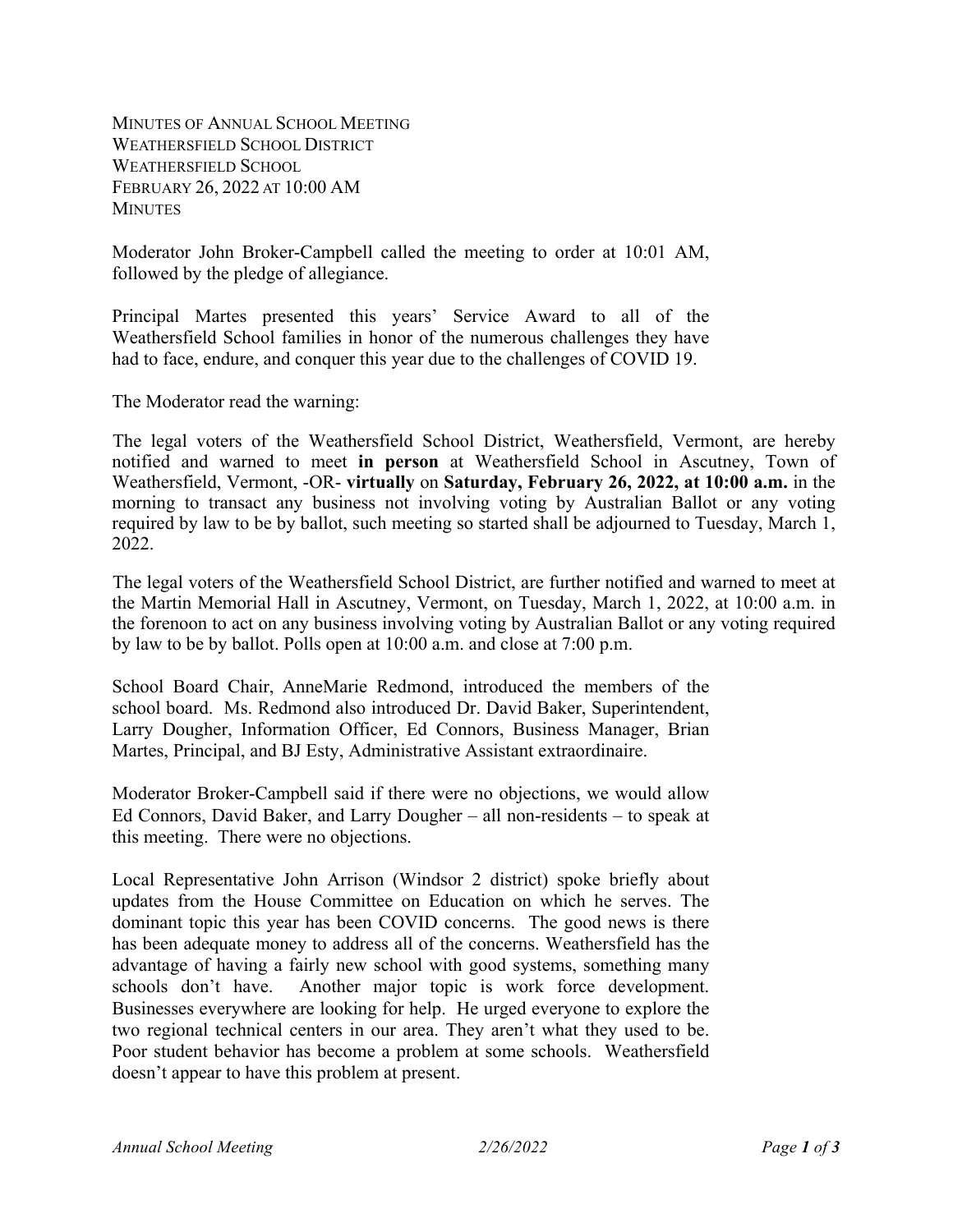Good news - the Education Fund closed out this year with a \$90M surplus. The legislature is considering putting \$45M of the surplus into property tax relief. Use of the remainder hasn't been decided yet, perhaps seed money for school construction.

Bad news – the weighting factor study that came out last year – the weighting factors did not accurately reflect the actual cost to bring all students to the same level. The numbers have been recalculated. Some towns will be receiving, some will be giving. It is unknown where Weathersfield will stand.

The Committee spent considerable time this year crafting language that would allow towns to pull out of (forced) unified districts while still being able to benefit from the services that the supervisory union provides.

Moderator Broker-Campbell turned to introducing the articles.

**Article 1**: To approve the reports of the School District Officers for the period from July 1, 2020, to June 30, 2021. (By Australian Ballot).

There were no questions and no discussion on this article.

**Article 2**: To see if the School District will vote to authorize the School Board to borrow money in anticipation of taxes to meet the requirements of the School District for the ensuing year and to authorize the execution and delivery of notes or orders to the School District. (By Australian Ballot)

There were no questions and no discussion on this article.

**Article 3**: To elect all School District Officers as required by law. (By Australian Ballot)

There were no questions and no discussion on this article.

**Article 4**: Shall the voters of the Weathersfield School District approve the school board to expend \$6,964,373.00 which is the amount the school board has determined to be necessary for the ensuing fiscal year? It is estimated that this proposed budget, if approved, will result in education spending of \$20,998.74 per equalized pupil. This projected spending per equalized pupil is 2.29% higher than the spending for the current year. (By Australian Ballot)

Principal Martes spoke about how the school meet the needs of the students at the school; what's new this year; sources of funding for the school; goals of the FY23 budget; FY23 projected enrollment (240 students, Kindergarten through eighth grade); and K-12 Student enrollment (344 students, Kindergarten through high school).

School Board Chair Redmond spoke about shared expenses across the SU (and how they saved us from a forced merger); the FY23 SU projected assessment (\$1,518,892, which is a slight increase from last year); the impact on School Taxes (projected tax rate of \$1.8469, a \$0.10 decrease); the Weathersfield School District FY23 General Fund Budget (\$6,964,373 – a 5.94% increase);and the FY23 projected high school tuition (\$2,133,407).